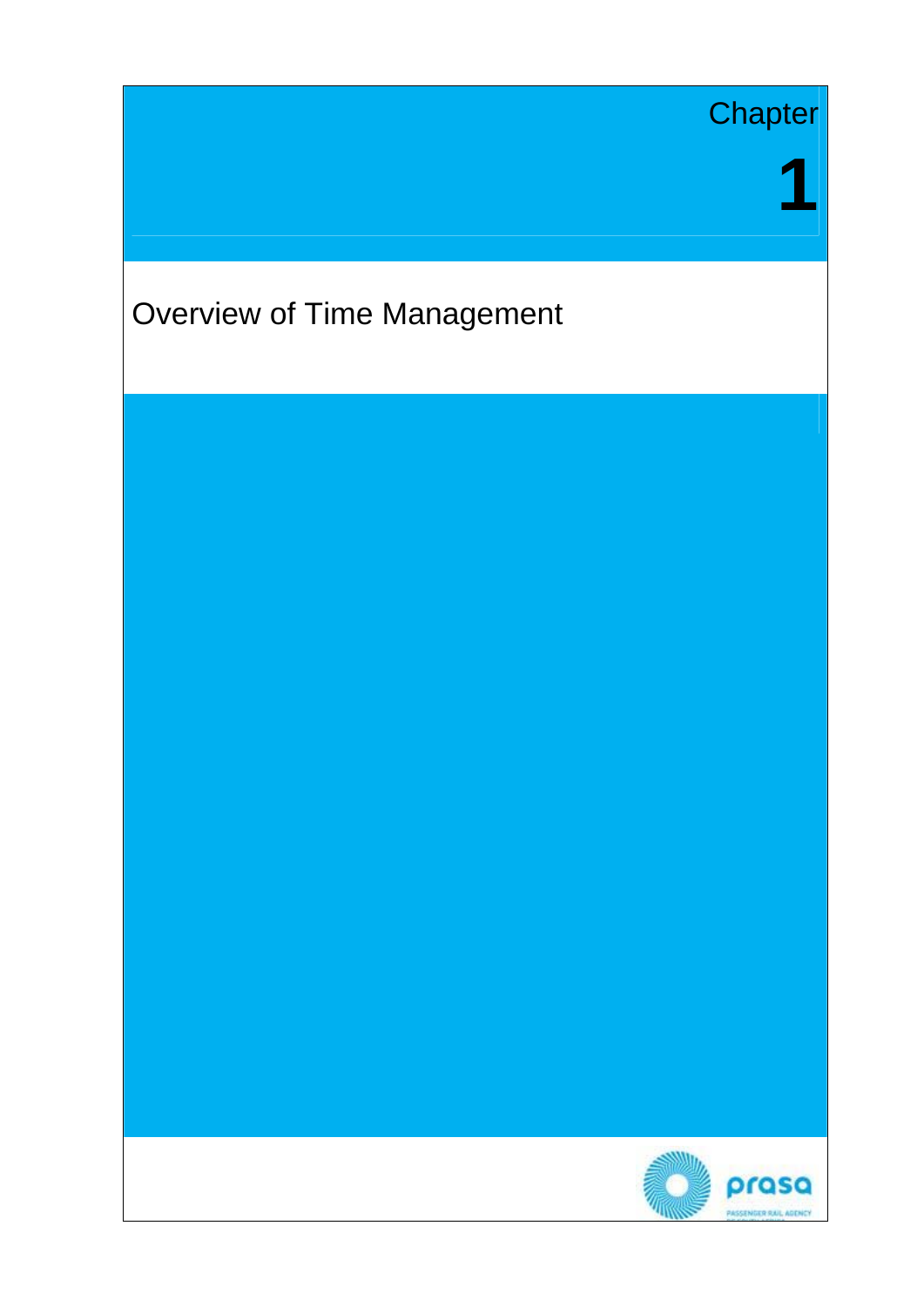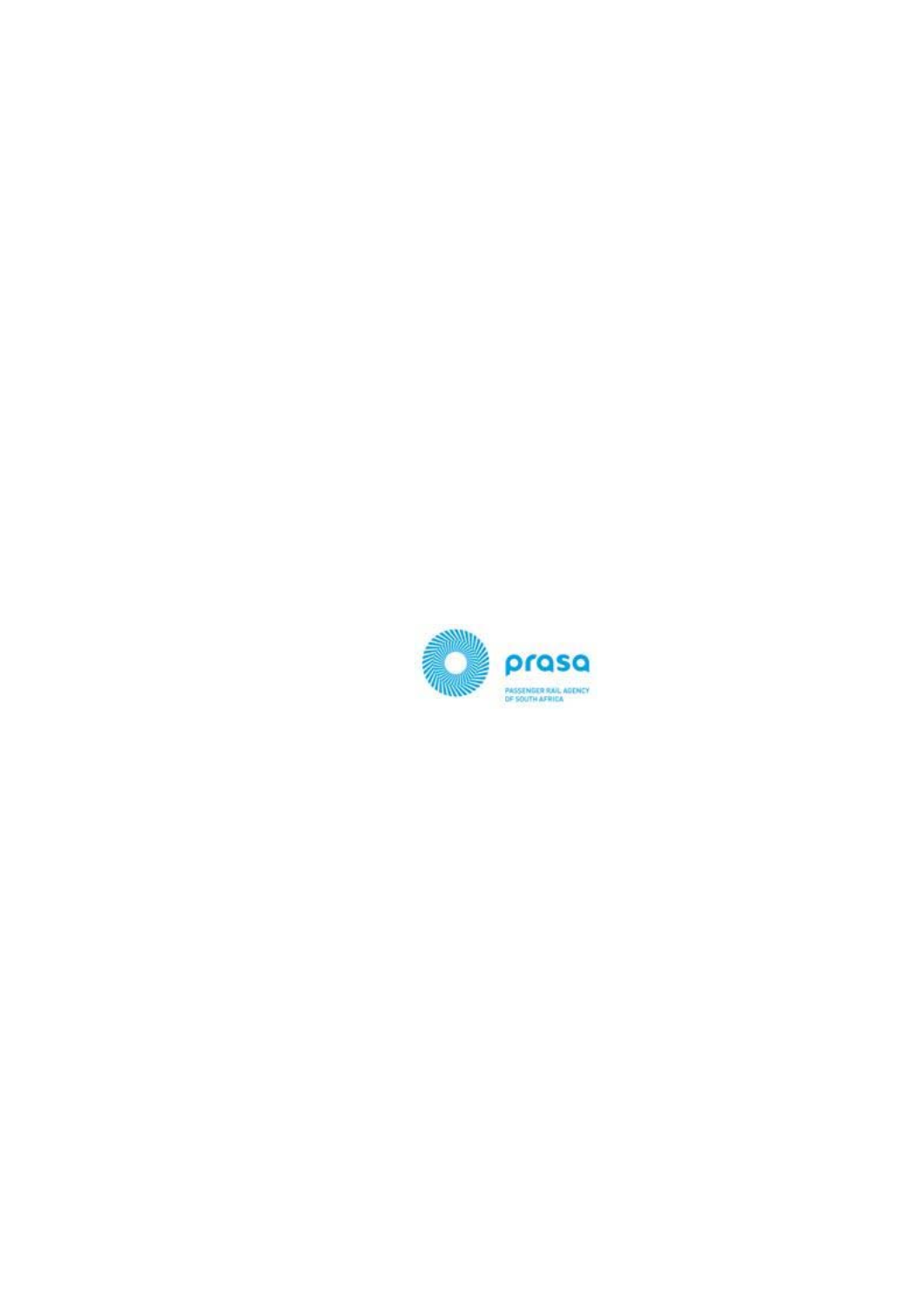

# **Course Map**

The course map will provide you with a high level overview of where you are at the beginning of every chapter.

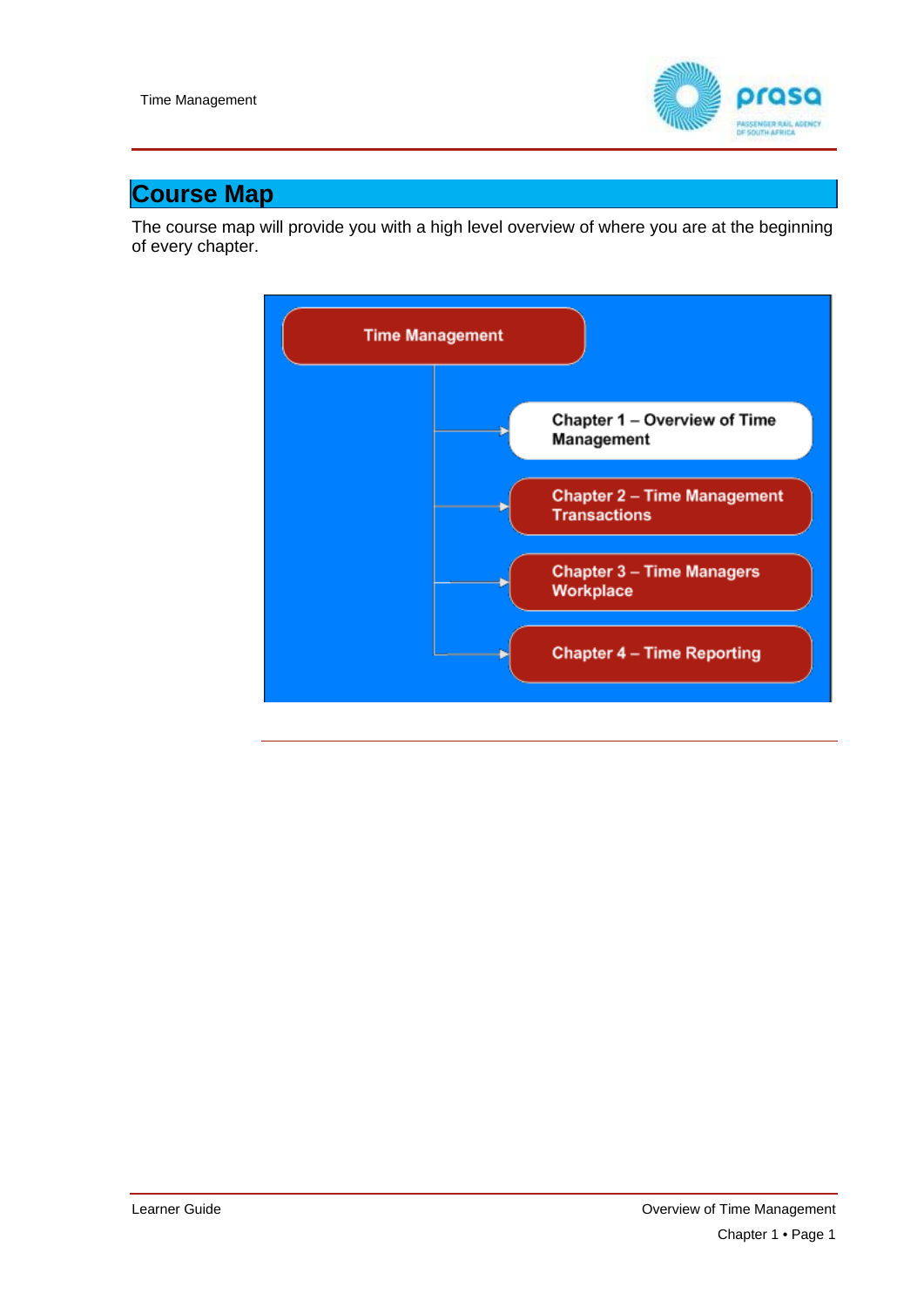

## **Overview of Time Management**

The SAP Time Management module manages all Human Resources processes that involve the planning, recording, and valuation of internal and external Employees' work performed and absence times.



SAP Time Management is the reporting of differences between planned working time and actual working time. This could result in overtime, short **Overview** time or an Employee not at work.

The Time Management component has the following functions:

- The SAP Time Management module manages planning, recording and evaluation of an Employee's work performed and absence times.
- The SAP Time Management module manages online data entry, time recording systems, and other self-service applications. All data is processed in the same way, regardless of the data entry method.
- The SAP Time Management component supports centralised data entry by time administrators, decentralised data entry by Production Supervisors, for example, or by Employees themselves.
- The SAP Time Management component provides Human Resources operational support in reporting leave, approved time actions and hours of duty.

The SAP Time Manager's Workplace is a Time Management tool that provides an integrated user interface to maintain attendance and absence data.

- The standard system includes the **Time Data Maintenance** and **Message Processing** tasks
- When you use time data maintenance, your Time Administrators can enter, correct, or complete time data for the Employees assigned to them
- There are various views (such as the multi-day, multi-person, and one-day view) available for the Time Administrators to maintain this time data
- The message processing function in the Time Managers Workplace (TMW) provides the Time Administrators with a comprehensive tool with which they can assess and process messages issued during time evaluation
- Users can toggle between a message view and an Employee view when they process the messages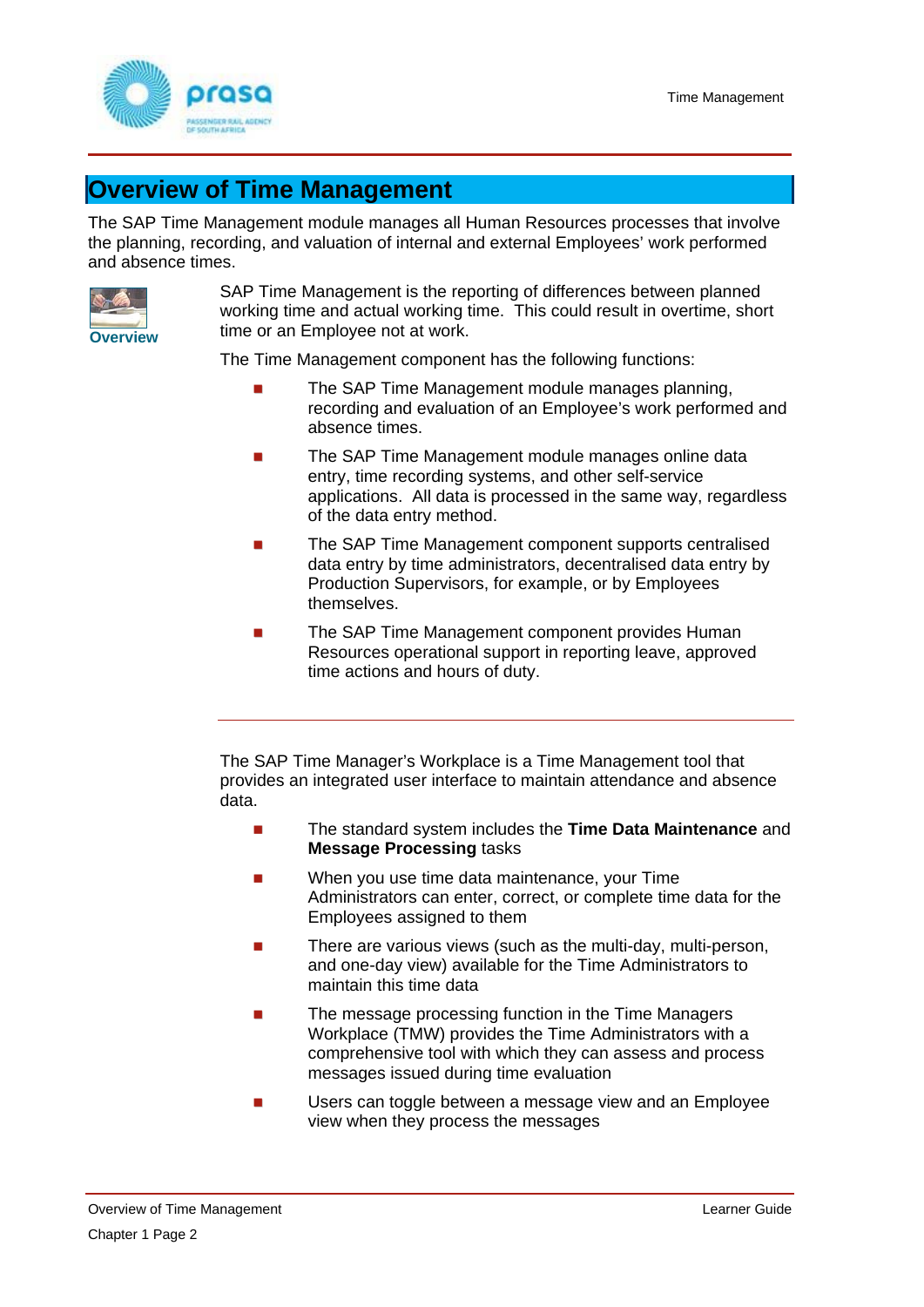

**The appropriate screen layout is provided for each of these** tasks. The actual screen layouts and scope of functions displayed in the Time Managers Workplace (TMW) has been customised to reflect Prasa relevant information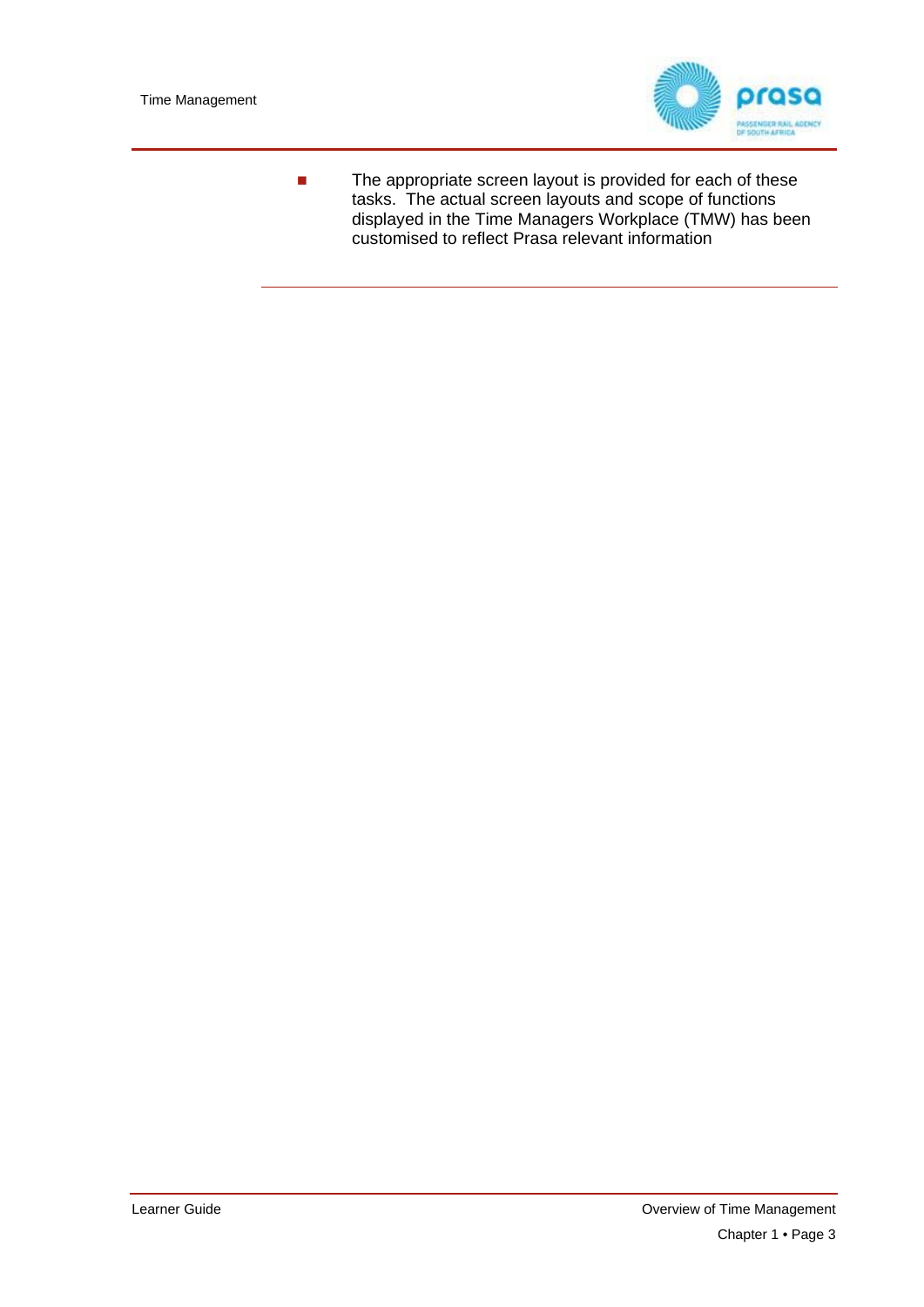

#### **INTEGRATION**

This section describes the integration between the SAP Time Management module and other SAP HR modules:

- **Personnel Administration***:* Time Management is embedded in the basic functions of Personnel Administration. Integration with Personnel Administration is necessary to ensure the use of personnel data
- **Payroll**: Information on attendance and absence times is used to calculate gross wages in the SAP Payroll component. Payroll calculates the gross pay based on the hours of work. Payroll also deducts unpaid leave.
- **Employee Development through Training: Employee** Development through Training uses attendance and absence information (availability) to organise courses.
- **EXECTE 20 ATTLE 20 ATTLE 20 ATTLE 20 ATTLE 20 ATTLE 20 ATTLE 20 ATTLE 20 ATTLE 20 ATTLE 20 ATTLE 20 ATTLE 20 ATTLE 20 ATTLE 20 ATTLE 20 ATTLE 20 ATTLE 20 ATTLE 20 ATTLE 20 ATTLE 20 ATTLE 20 ATTLE 20 ATTLE 20 ATTLE 20 ATTL** component is closely integrated in the organisational structure. When you work with Time Management, it is essential that certain master infotypes be maintained for Employees. One of the most important infotypes is Organisational Assignment (0001), which contains data on the organisational units to which the Employee is assigned within the company. For example, Personnel area and Employee subgroup. Organisational Management provides a framework for the other components. For example, Workflow, Time Management and Personnel Administration.

.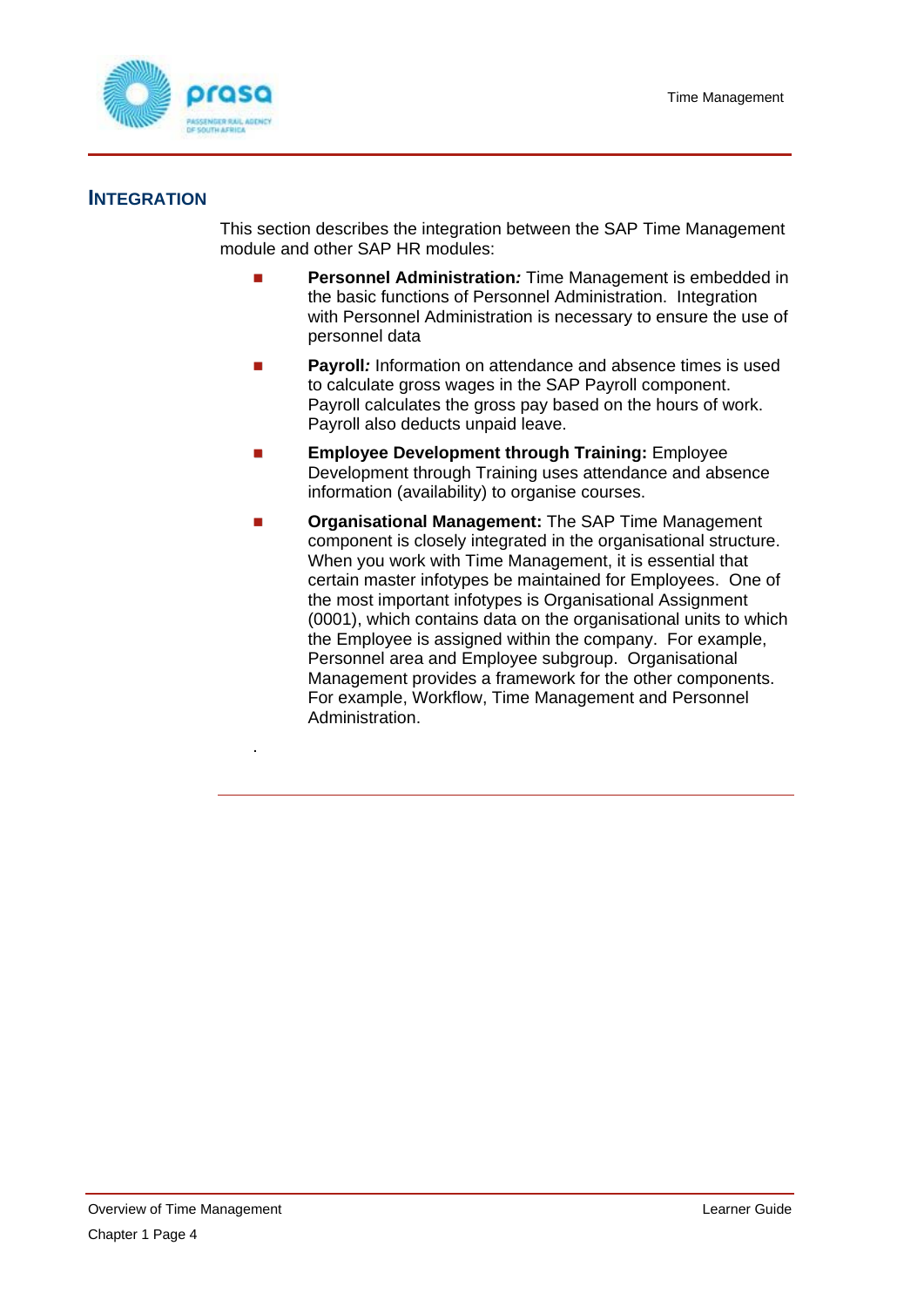

## **TERMS AND CONCEPTS**

| <b>Term/Concept</b>                       | <b>Description</b>                                                                                                                                                                                                                                                                                                                                                                                |
|-------------------------------------------|---------------------------------------------------------------------------------------------------------------------------------------------------------------------------------------------------------------------------------------------------------------------------------------------------------------------------------------------------------------------------------------------------|
| <b>Positive Time</b><br><b>Management</b> | Time data recording includes the recording of<br>absences, as well as, attendances. Attendances can be<br>captured when you use different methods to record<br>actual working times.                                                                                                                                                                                                              |
| <b>Negative Time</b><br><b>Management</b> | The recording of exceptions to the work schedule only.<br>A time management system does not require the<br>recording of attendances for planned hours. Absences<br>and Attendances need to be recorded for exceptional<br>hours.                                                                                                                                                                  |
| <b>Transaction</b><br>code                | A transaction code in the SAP system is used to<br>perform certain tasks/functions. For example, to start<br>the Time Managers Workplace TMW front-end (screen)<br>or to go to a specific report without using the menu<br>path.                                                                                                                                                                  |
| Time ID's                                 | The Time ID's are used to identify time related inputs.<br>For example, overtime and sick leave.                                                                                                                                                                                                                                                                                                  |
| <b>Time</b><br><b>Evaluation</b>          | Time Evaluation is the process of allocating leave<br>entitlements and creates the interface to Payroll for<br>exceptional hours worked. The method of allocating<br>leave entitlements involve the updating of absence<br>quotas records in the Time Management component<br>according to the ACA policies and procedures. Time<br>evaluation is performed on a daily basis or when<br>required. |
| <b>Absence</b>                            | An absence is a time period during an Employee's<br>planned working time in which the Employee does not<br>work, including certain types of leave. For example,<br>annual leave and sick leave. An absence represents a<br>deviation in an Employee's personal work schedule.                                                                                                                     |
| <b>Absence Type</b>                       | Absence type groups together with Employees'<br>scheduled absences and actual absences according to<br>the reason for the absence. For example, annual leave,<br>sick leave, family responsibility leave, compassionate<br>leave and study leave.                                                                                                                                                 |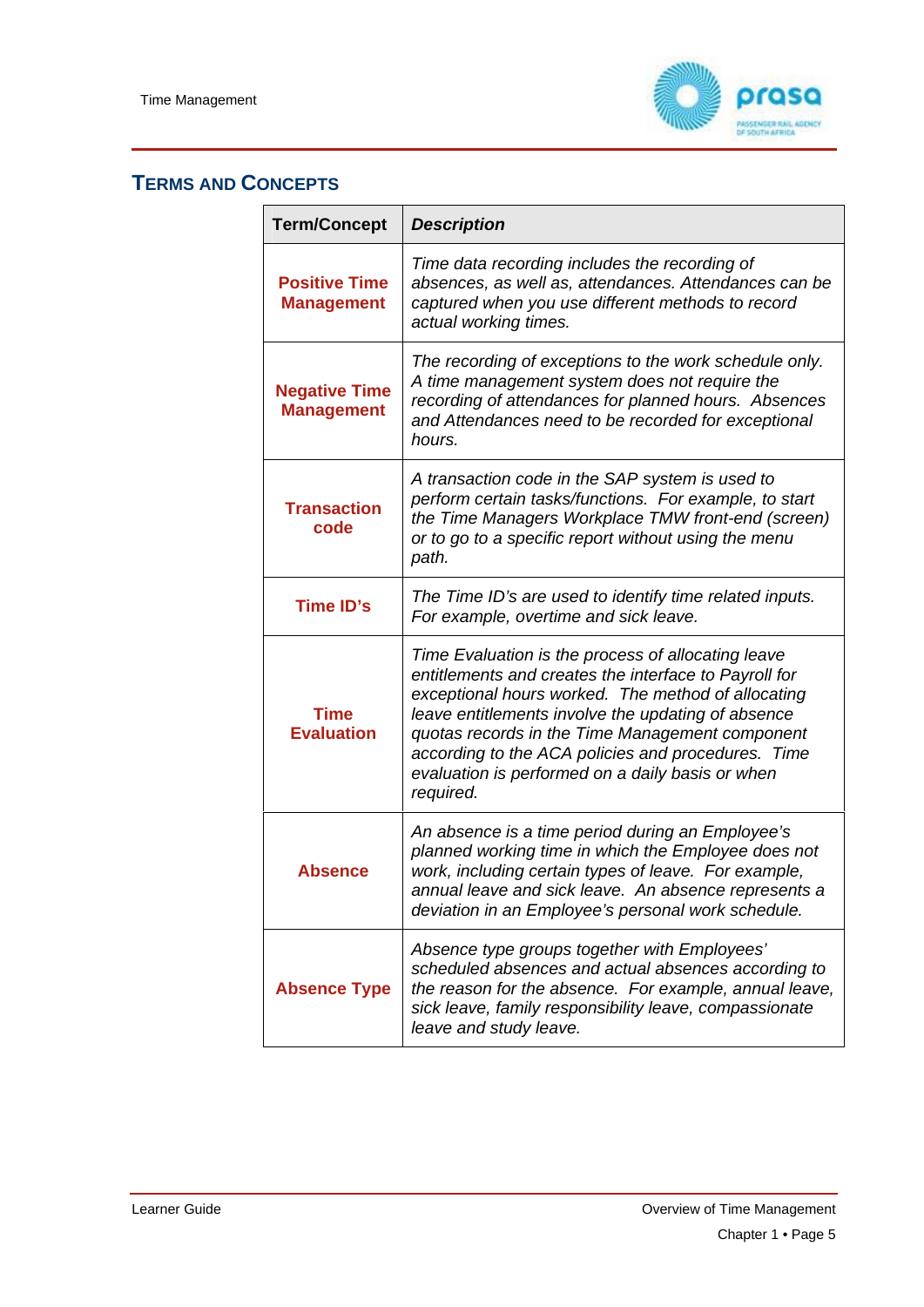

| <b>Term/Concept</b>                                | <b>Description</b>                                                                                                                                                                                                                                                                                                                                                                                                                                                                                                                           |
|----------------------------------------------------|----------------------------------------------------------------------------------------------------------------------------------------------------------------------------------------------------------------------------------------------------------------------------------------------------------------------------------------------------------------------------------------------------------------------------------------------------------------------------------------------------------------------------------------------|
| <b>Absence</b><br>Quota                            | An absence quota is an Employee's entitlement to a<br>certain absence. Quotas are reduced by each<br>recorded absence.                                                                                                                                                                                                                                                                                                                                                                                                                       |
| <b>Accrual</b><br><b>Entitlement</b>               | An accrual entitlement is the quota entitlement<br>calculated for a specific period in automatic absence<br>quota accrual.                                                                                                                                                                                                                                                                                                                                                                                                                   |
| Leave                                              | Employees are permitted to take time off from work for<br>the purpose of rest, relaxation, and restoration of full<br>work capacity. The absence type Leave can be<br>defined as a paid or unpaid absence.                                                                                                                                                                                                                                                                                                                                   |
| Leave<br><b>Compensation/</b><br><b>Encashment</b> | Leave compensation is the financial compensation for<br>leave that has not been taken, but is paid out to the<br>Employee.                                                                                                                                                                                                                                                                                                                                                                                                                   |
| <b>Public Holiday</b><br><b>Calendar</b>           | The public holiday calendar is a combination of a<br>yearly 12 month calendar and a list of all public<br>holidays that fall within a calendar year. The public<br>holiday calendar gives an overview of all working days<br>and all days off due to Public Holidays for a calendar<br>year. It can be created to cover a validity period of<br>several years. Public holiday calendars can be<br>defined according to the country or region in which<br>they are to be implemented and adapted to suit<br>individual business requirements. |
| <b>Public Holiday</b><br><b>Type</b>               | The Public Holiday Type indicates:<br>Whether a public holiday falls on the same<br>date each year<br>Always falls on a specific number of days<br>before or after Easter or<br>Falls on a certain day of the week                                                                                                                                                                                                                                                                                                                           |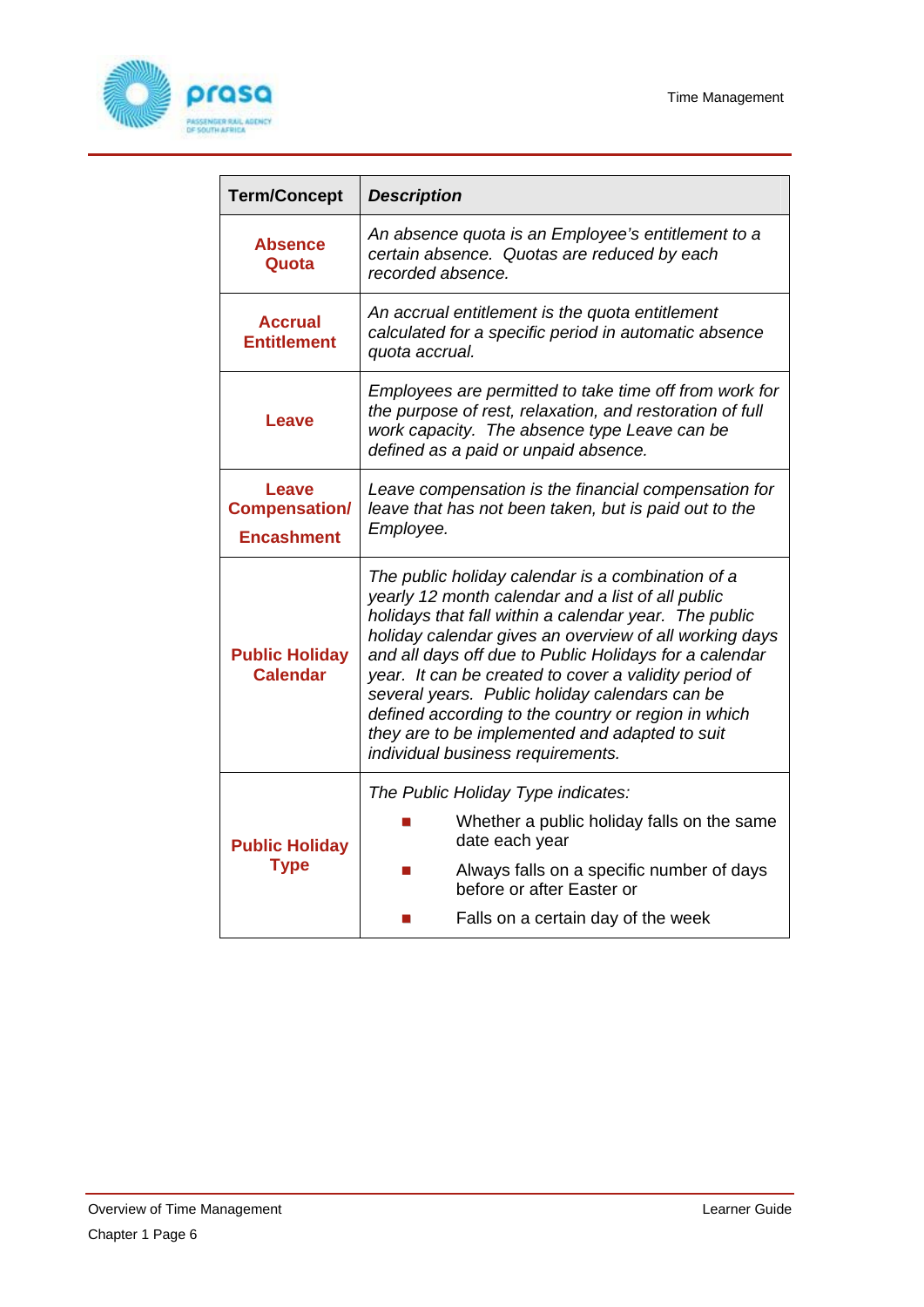

| <b>Term/Concept</b>                       | <b>Description</b>                                                                                                                                                                                                                                                        |
|-------------------------------------------|---------------------------------------------------------------------------------------------------------------------------------------------------------------------------------------------------------------------------------------------------------------------------|
| <b>Time Data</b>                          | Employee data that documents, describes or defines<br>working times or absence times.                                                                                                                                                                                     |
| <b>Time</b><br><b>Recording</b>           | Time recording captures and evaluates all Employee<br>time information required for running payroll in payroll<br>accounting.                                                                                                                                             |
|                                           | The work schedule is a description of the duration and<br>composition of Employee working time for any given<br>workday.                                                                                                                                                  |
|                                           | <b>DWS</b> – Daily work schedule (shift hours)                                                                                                                                                                                                                            |
| <b>Work</b><br><b>Schedule</b>            | <b>PWS</b> - Period work schedule (groups<br>together daily work schedules in a certain<br>sequence)                                                                                                                                                                      |
|                                           | <b>WSR</b> - Work schedule rule $-$ (The work<br>schedule rule in SAP refers to the shift<br>pattern of each Employee)                                                                                                                                                    |
|                                           | There are several infotypes in the Personnel<br>Administration component that contain the information<br>time evaluation requires to control the processing of<br>data for individual Employees.                                                                          |
|                                           | Time evaluation obtains the information from the<br>following infotypes:                                                                                                                                                                                                  |
| <b>Data from</b>                          | Personnel Actions (0000)                                                                                                                                                                                                                                                  |
| <b>Personnel</b><br><b>Administration</b> | <b>Basic Pay (0008)</b>                                                                                                                                                                                                                                                   |
|                                           | Organisational Assignment (0001)                                                                                                                                                                                                                                          |
|                                           | Date specifications (0041)<br>ш                                                                                                                                                                                                                                           |
|                                           | Personal data (0002)                                                                                                                                                                                                                                                      |
|                                           | Planned Working Time (0007)                                                                                                                                                                                                                                               |
|                                           | Contract Elements (0016)                                                                                                                                                                                                                                                  |
| <b>Infotype</b>                           | Data is entered and stored in infotypes. Infotypes are<br>used to group related data fields together. Infotypes<br>have names and 4-digit keys. They provide<br>information with a structure, facilitate data entry and<br>enable you to store data for specific periods. |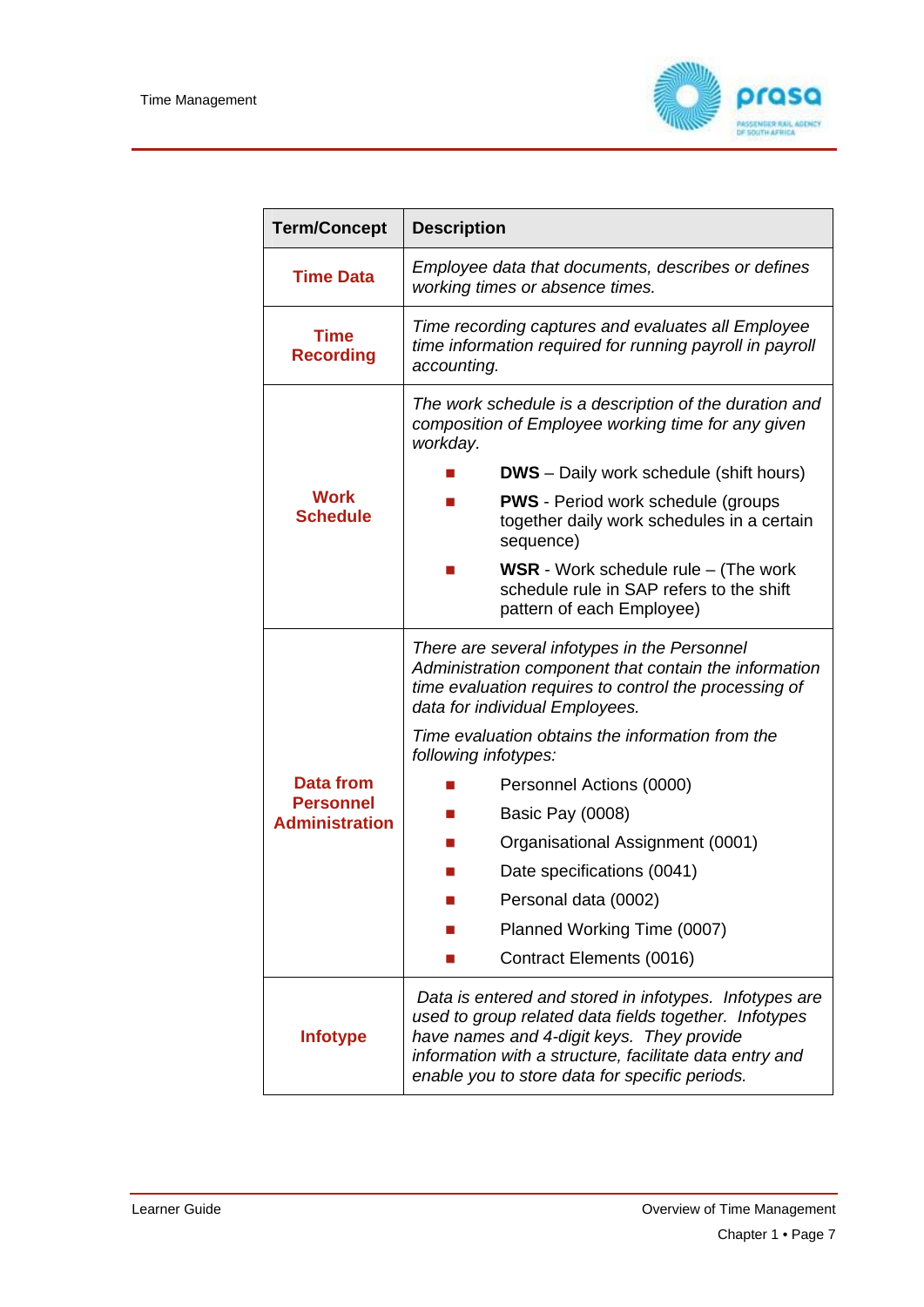

| <b>Term/Concept</b>                     | <b>Description</b>                                                                                                                                                                                                                                                                                                                                                                                                                            |
|-----------------------------------------|-----------------------------------------------------------------------------------------------------------------------------------------------------------------------------------------------------------------------------------------------------------------------------------------------------------------------------------------------------------------------------------------------------------------------------------------------|
| <b>Collisions</b>                       | Collisions occur when a time event already exists and<br>one creates another time event for the same date or<br>period. The system then displays a message, known<br>as a collision that a time event already exists. When<br>the collision results in an error, the existing record<br>cannot be modified from the collision screen. If the<br>1st time event is wrong, the user must delete it first,<br>and then create a new transaction. |
| "Locked"<br>record/s                    | The term "Locked" record refers to entries that have<br>been captured on the system but are not accounted in<br>the system. Locked Records are not displayed in SAP<br>Standard Reports and also not processed by Payroll.                                                                                                                                                                                                                    |
| "Unlocking"<br>record/s                 | "Unlocking" of records refer to the action where<br>captured will be available for processing in time<br>evaluation, payroll and reporting.                                                                                                                                                                                                                                                                                                   |
| <b>Comments</b>                         | The comments tab is available to enter a relevant<br>reason when a record is created.                                                                                                                                                                                                                                                                                                                                                         |
| <b>Retroactive</b><br><b>Accounting</b> | If master data or time data is changed for an HR<br>master record for a period for which payroll has<br>already been run, the old payroll results must be<br>checked in the next regular payroll run, and if<br>necessary, the payroll run must be repeated. SAP<br>automatically recognises changes to payment<br>infotypes, and creates a retroactive accounting runt.                                                                      |
|                                         | The time evaluation driver can reference data from the<br>following Time infotypes in order to process the<br>Employee's time data:                                                                                                                                                                                                                                                                                                           |
|                                         | Planned Working Time (IT0007)<br>ш                                                                                                                                                                                                                                                                                                                                                                                                            |
|                                         | Time Quota Compensation (IT0416)                                                                                                                                                                                                                                                                                                                                                                                                              |
|                                         | Absences (IT2001)                                                                                                                                                                                                                                                                                                                                                                                                                             |
| <b>Time Data</b>                        | Attendances (IT2002)                                                                                                                                                                                                                                                                                                                                                                                                                          |
|                                         | Substitutions (IT2003)                                                                                                                                                                                                                                                                                                                                                                                                                        |
|                                         | Absence Quotas (IT2006)                                                                                                                                                                                                                                                                                                                                                                                                                       |
|                                         | Time Transfer Specifications (IT2012)                                                                                                                                                                                                                                                                                                                                                                                                         |
|                                         | Quota Corrections (IT2013)                                                                                                                                                                                                                                                                                                                                                                                                                    |
|                                         | Exactly which time infotypes are read depends on the<br>method of recording time data and on the time<br>infotype records that have been entered.                                                                                                                                                                                                                                                                                             |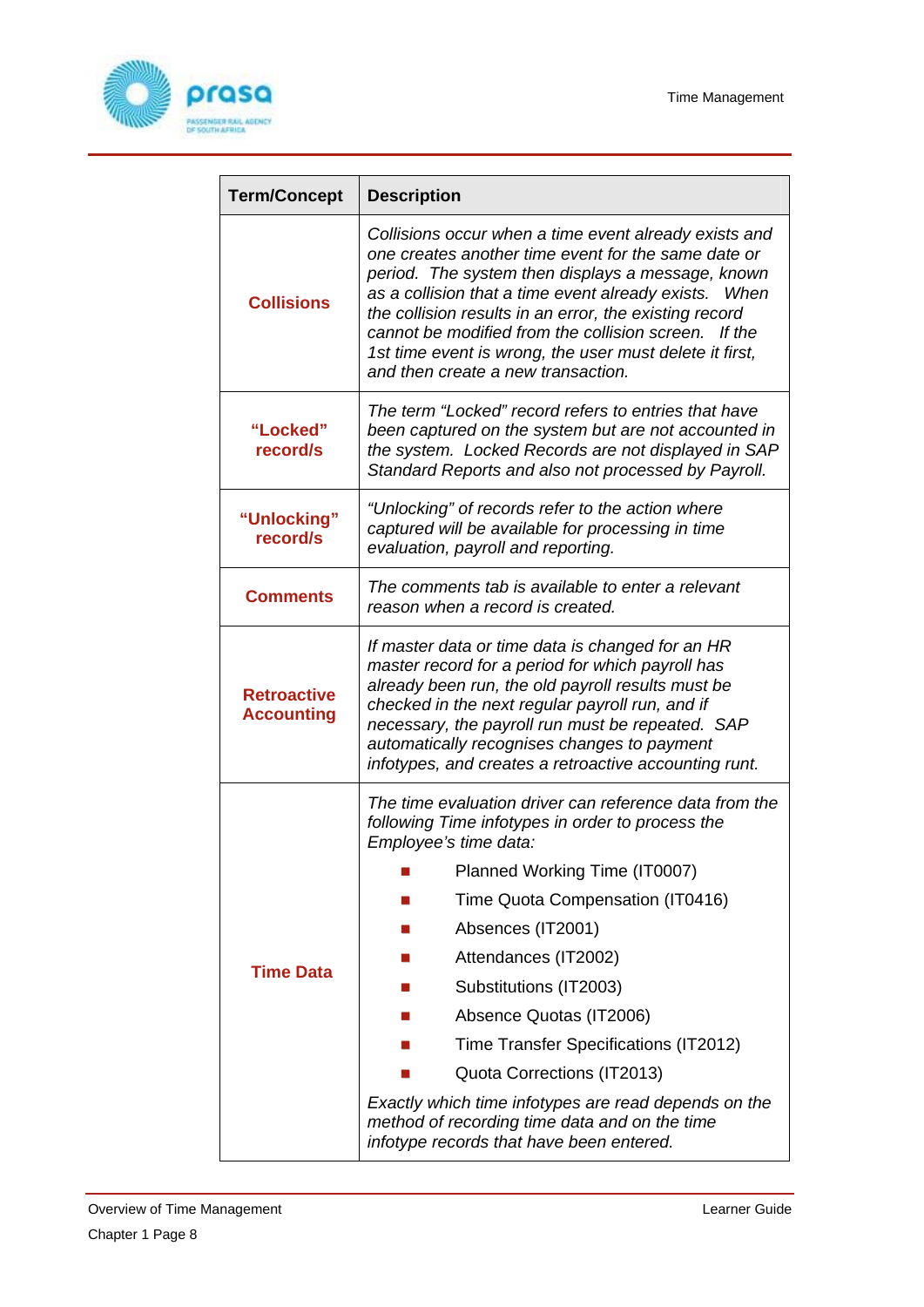Time Management

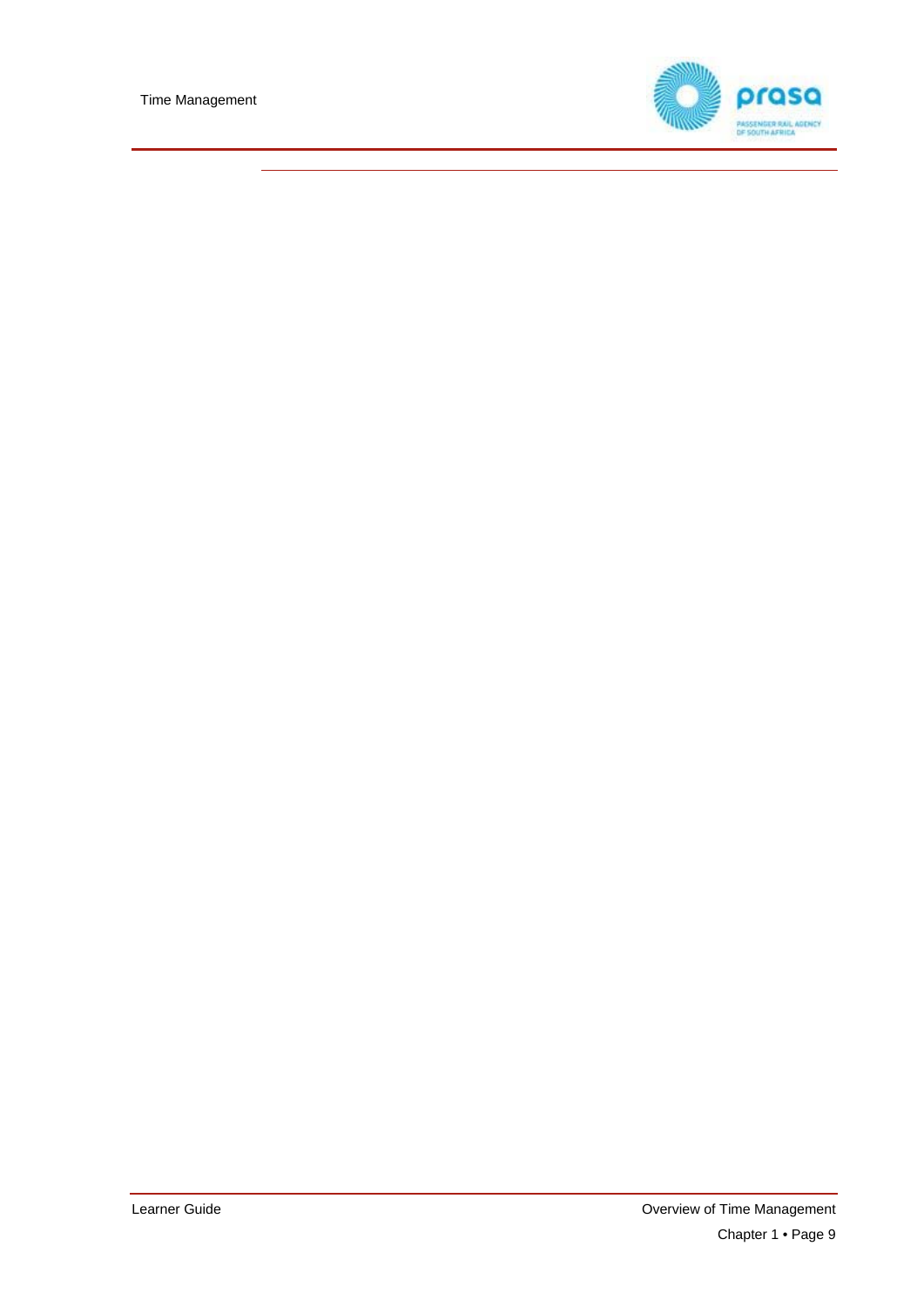

| <b>Term/Concept</b>                               | <b>Description</b>                                                                                                                                                                                                                                                                                                                                                                                                                                                                                       |
|---------------------------------------------------|----------------------------------------------------------------------------------------------------------------------------------------------------------------------------------------------------------------------------------------------------------------------------------------------------------------------------------------------------------------------------------------------------------------------------------------------------------------------------------------------------------|
| <b>Payroll Status</b>                             | The recalculation date for Plant Data Collection (PDC)<br>is recorded in the Payroll Status infotype (0003). The<br>date in this time field determines the first date that<br>must be included in the next time evaluation run.<br>Time evaluation requires the results of previous<br>evaluations in order to have access to the interim<br>balances, wage types and a log of quota deductions.<br>This information is required for the current evaluation<br>and also if a recalculation is necessary. |
| <b>Time</b><br><b>Management</b><br><b>Status</b> | The Time Management Status specifies whether an<br>Employee participates in time evaluation and in what<br>form. The time management status is recorded on the<br>Planned Working Time Infotype (IT0007).                                                                                                                                                                                                                                                                                                |
| <b>Calendar days</b>                              | Employee's leave entitlement is calculated for each<br>day of the year. Each day of the month, including<br>days off, are counted when a leave record is<br>processed. Where applicable, Public Holidays are<br>excluded.                                                                                                                                                                                                                                                                                |
| <b>Working days</b>                               | An Employee's leave entitlement is calculated for each<br>working day of the year. Each day where the<br>Employee is scheduled to work are counted when a<br>leave record is processed. Where applicable, Public<br>Holidays are excluded.                                                                                                                                                                                                                                                               |